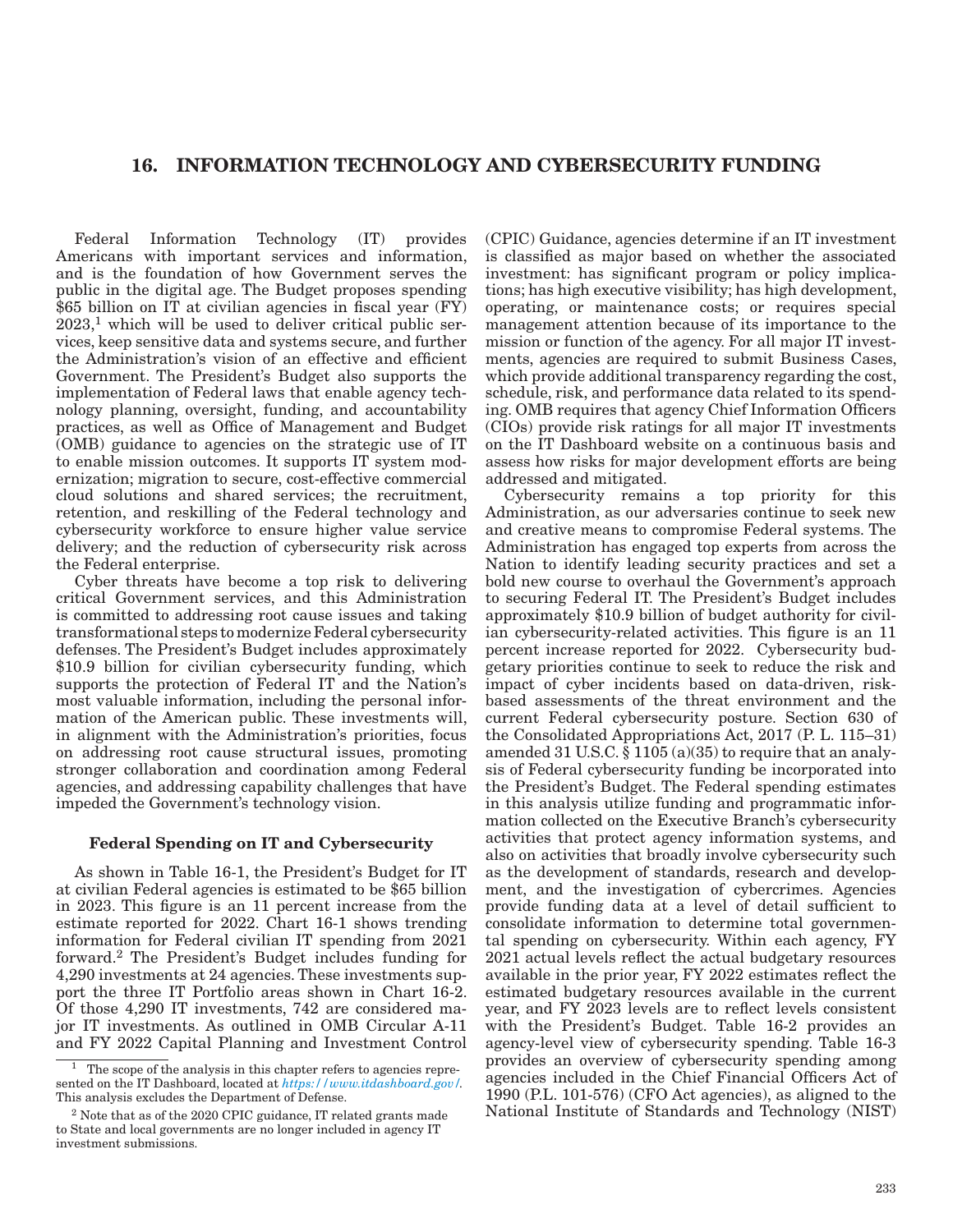



Cybersecurity Framework functions: Identify, Protect, Detect, Respond, and Recover.

The remainder of this chapter describes important aspects of the latest initiatives undertaken with respect to Federal IT policies and projects, as well as cybersecurity policy and spending.

#### **Cybersecurity**

The President's Budget supports the Administration's commitment to transforming Federal cybersecurity by addressing root cause issues and pursuing leading security practices designed to defeat the methods of even sophisticated threat actors. In pursuit of these goals, the President signed Executive Order 14028, "Improving the Nation's Cybersecurity" in May 2021. The Executive Order places a strong emphasis on improving information-sharing between the U.S. Government and private sector, enhancing the security of Government-procured software, improving detection of cyber threats and vulnerabilities on Federal systems, and strengthening the United States' ability to respond to incidents when they occur.

A key goal of Executive Order 14028 is to modernize the Federal Government's approach to securing systems and data by adopting zero trust cybersecurity principles. To meet that goal, the Administration released guidance for agencies through OMB Memorandum M-22-09, Moving the U.S. Government Toward Zero Trust Cybersecurity Principles, in January 2022. This Memorandum established a multi-year zero trust strategy and action plan that requires agencies to meet specific cybersecurity standards and objectives by the end of FY 2024, in order to bolster the Government's defenses against increasingly sophisticated and persistent threat campaigns.

In addition to OMB Memorandum M-22-09, OMB had previously taken a series of other actions to increase the resiliency of the Federal Government's digital infrastructure, including the issuance guidance for agencies through OMB Memorandum M-21-30, Protecting Critical Software Through Enhanced Security Measures. This guidance requires agencies to inventory critical software and implement robust security requirements to ensure the security of the software supply chain and protect the use of software in agencies' operational environments. Following that, OMB released further guidance to agen-



CHART 16-2. FY 2022 FEDERAL CIVILIAN IT INVESTMENT

■ IT Infrastructure, IT Security, and IT Management **□** Mission Delivery

Administrative Services and Support Systems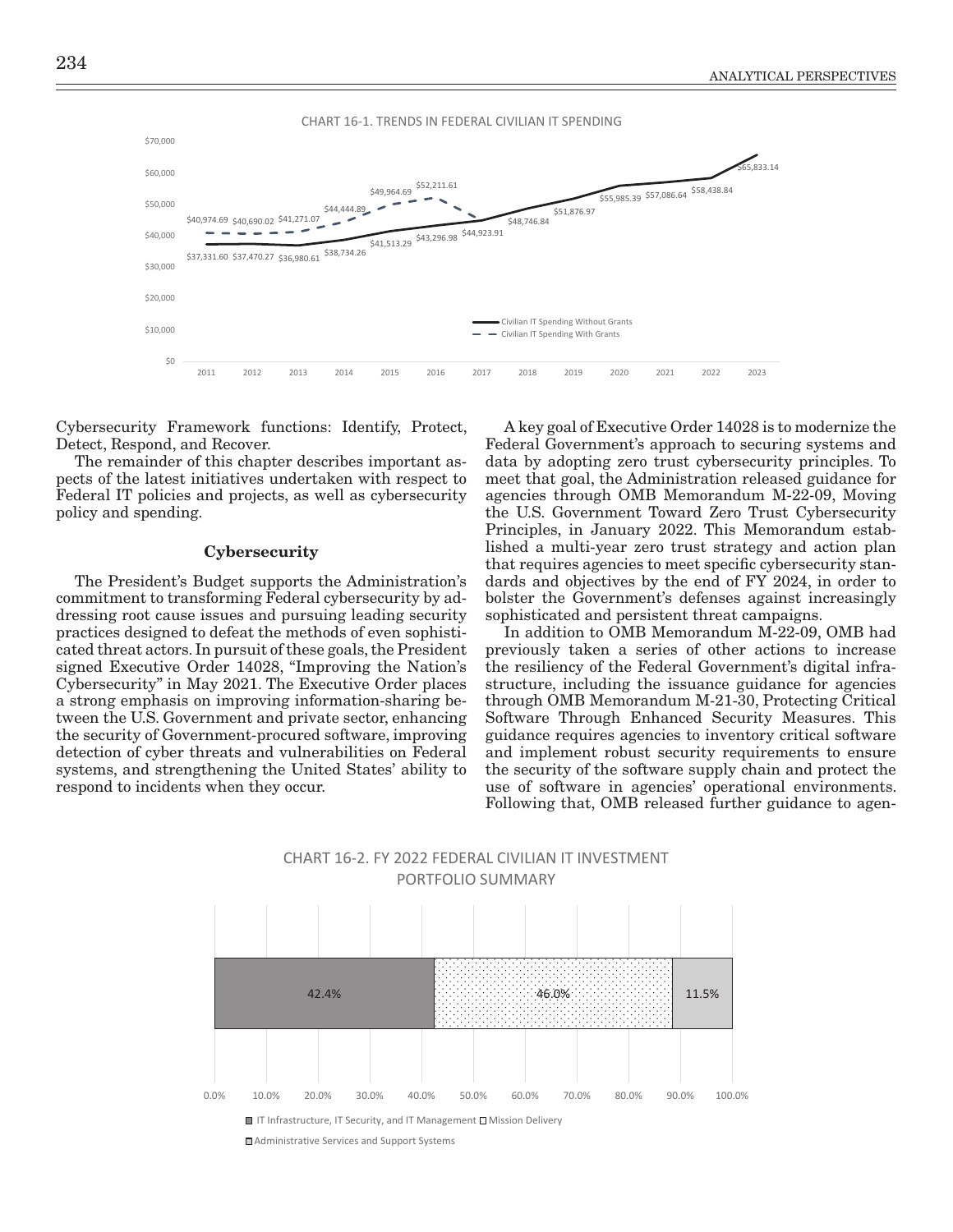cies through OMB Memorandum M-21-31, Improving the Federal Government's Investigative and Remediation Capabilities Related to Cybersecurity Incidents, requiring agencies to implement security logging measures that ensure greater visibility into potential threats, accelerating incident response efforts and enabling more effective defense of Federal information and Executive Branch departments and agencies. Further guidance to agencies followed in OMB Memorandum M-22-01, Improving Detection of Cybersecurity Vulnerabilities and Incidents on Federal Government Systems through Endpoint Detection and Response, which requires agencies to implement real-time continuous monitoring and response capabilities on all endpoints (e.g., phones, desktops, printers, laptops, etc.). The President's Budget shows the Administration's commitment to ensuring these requirements are implemented across the Federal Government, dedicating \$10.9 billion to support and upgrade Federal civilian cybers ecurity capabilities.

Finally, in the wake of the much-publicized cyber threats to Federal and civilian systems in recent years, in January 2021, the Congress established the Office of the National Cyber Director (ONCD) through the William M. (Mac) Thornberry National Defense Authorization Act for Fiscal Year 2021 (Public Law 116-283). Funded by the Infrastructure Investment and Jobs Act, ONCD serves as the principal advisor to the President on cybersecurity policy and strategy. The National Cyber Director is statutorily charged with working to ensure a cohesive and unified cyber posture across the entire Federal enterprise, and coordinating with OMB to ensure agency budgets align with the Administration's vision and priorities. The efforts around the President's Budget supports ONCD's efforts to improve national coordination in the face of escalating cyber-attacks on Government and critical infrastructure.

# **Supply Chain Risk Management**

The Budget includes resources for agencies to invest in building agency capacity to evaluate and mitigate supply chain risk. With the passage of the Strengthening and Enhancing Cyber-capabilities by Utilizing Risk Exposure Technology Act (SECURE Technology Act) in 2018, agencies are required to assess the risks to their respective information and communications technology supply chains. In addition to agency Supply Chain Risk Management (SCRM) programs, enterprise-wide risk is evaluated through the Federal Acquisition Security Council (FASC). The FASC will make recommendations on potential exclusion and removal orders to the Secretaries of the Departments of Defense and Homeland Security, as well as the Director of National Intelligence, to address risk to each of their enterprises. These critical steps help agencies safeguard information and communi-

# Table 16-1. ESTIMATED FY 2023 CIVILIAN FEDERAL IT SPENDING AND PERCENTAGE BY AGENCY

(In millions of dollars)

| Agency | FY 2023  | Percent of<br>Total |
|--------|----------|---------------------|
|        | \$10,296 | 15.6%               |
|        | \$8,606  | 13.1%               |
|        | \$7.824  | 11.9%               |
|        | \$5,615  | 8.5%                |
|        | \$4,102  | 6.2%                |
|        | \$4.078  | 6.2%                |
|        | \$3,545  | 5.4%                |
|        | \$3.912  | 5.9%                |
|        | \$3.195  | 4.9%                |
|        | \$2,665  | 4.0%                |
|        | \$2,375  | 3.6%                |
|        | \$2.174  | 3.3%                |
|        | \$1,721  | 2.6%                |
|        | \$1,138  | 1.7%                |
|        | \$977    | 1.5%                |
|        | \$867    | 1.3%                |
|        | \$558    | 0.8%                |
|        | \$423    | 0.6%                |
|        | \$413    | 0.6%                |
|        | \$327    | 0.5%                |
|        | \$309    | 0.5%                |
|        | \$295    | 0.4%                |
|        | \$164    | 0.2%                |
|        | \$142    | 0.2%                |
|        | \$111    | 0.2%                |
|        | \$65,833 | 100.0%              |

This analysis excludes the Department of Defense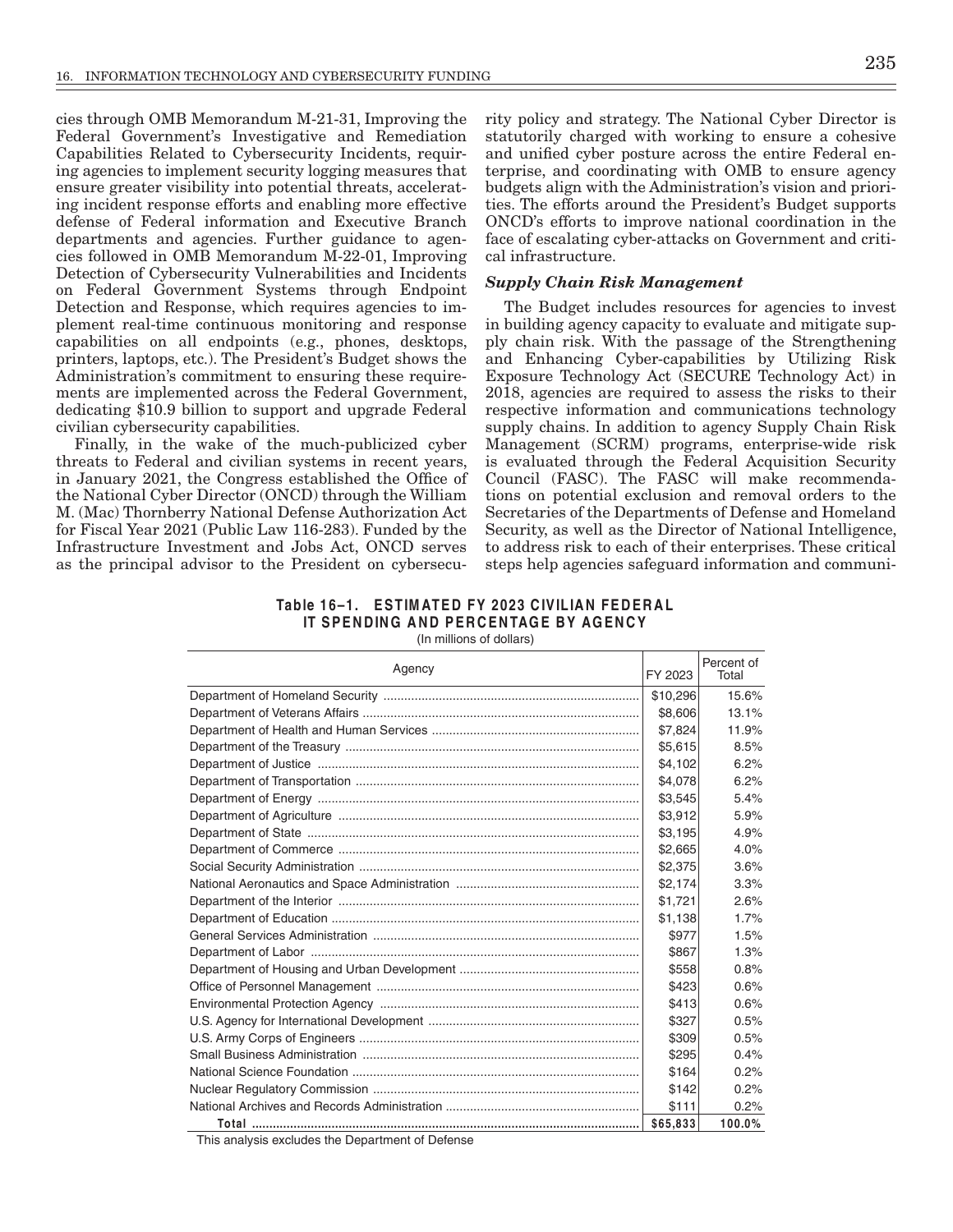cation technology from emerging threats and support the need to establish standards for the acquisition community around SCRM. In August 2021, the FASC promulgated a rule<sup>3</sup> that modernizes the Council, as well as enhances information sharing and evaluation of supply chain risk.

# IT Modernization

Agencies prioritize the modernization of Federal IT systems to better deliver their mission and services to the American public in an effective, efficient, and secure manner. Agencies are continuing to deploy standards-based platforms and systems, leveraging commercial capabilities that replace highly-customized Government technology. The Federal Government is focused on enhancing Federal IT and digital services, reducing cybersecurity risks to the Federal mission, and building a modern IT and cybersecurity workforce. Federal agencies' ongoing efforts to modernize their IT will enhance mission effectiveness and reduce mission risks through a series of complementary initiatives that will drive sustained change in Federal technology, deployment, security, and service delivery.

Notable IT Modernization efforts include the Technology Modernization Fund, Enterprise Infrastructure Solutions (EIS), and improving the IT and cyber workforce, among other efforts.

# *Technology Modernization Fund*

The President's Budget includes \$300 million for the Technology Modernization Fund (TMF), building on the fund's initial seed funding and the \$1 billion provided in the American Rescue Plan Act of 2021 (Public Law 117-2, "ARP"). With the continuously evolving IT and cyber landscape, these investments are an important down payment on delivering modern and secure services to the American public, and continued investment in IT will be necessary to ensure the United States meets the accelerated pace of modernization. The funding provided to the TMF through the ARP recognized the critical need to address urgent IT modernization challenges, bolster cybersecurity defenses following the SolarWinds incident, and improve the delivery of COVID-19 relief. To implement the ARP funding, the TMF model was updated to accelerate agency modernization efforts to better serve the American public. The updated model includes repayment flexibilities to ensure a diverse set of project proposals, a streamlined review process to accommodate the increased volume of applications, and an evolved TMF Board to sustain the strategic evaluation of and investment in proposals. Since the release of the ARP guidance, the TMF Board has received over 120 proposals requesting more than \$2.5 billion from over 40 agencies, and proposals continue to be submitted on a rolling basis. The Administration is maximizing the flexibility of the TMF to modernize high-priority systems, elevate the foundational security of Federal agencies, accelerate the growth of public-facing digital services, and scale cross-Government collaboration and shared services.

Since its start in March 2019, the TMF Board has invested 20 initiatives across 12 Federal agencies, totaling approximately  $$400$  million.<sup>4</sup> Of this amount, over \$320 million<sup>5</sup> was invested by the TMF Board, through the \$1 billion provided in the ARP. This tranche of ARPfunded investments, and the seventh round of TMF investments since the fund was established, represents a set of strategic investments to improve technology at scale across all of the high priority areas. These investments reflect the Administration's strong commitment to improving the American public's interactions with Government and bolstering the security of those interactions. These investments will transform authentication for the Federal Government, and provide for multi-factor authentication across the board. They will also fund the development of an identity proofing solution that prevents fraud, ensures equitable access to government services, and protects individual privacy. This tranche is directly responsive to Executive Order 14028, protecting the data and privacy of 100 million students and borrowers, two million civilian Federal employees, millions of users of Government-wide shared services, and the security of hundreds of facilities. These investments are also directly responsive to the COVID-19 pandemic that has fundamentally changed how the Federal Government operates and interacts with the public.

The TMF is an innovative funding vehicle that gives agencies additional ways to deliver services to the American public more quickly, to better secure sensitive systems and data, and to use taxpayer dollars more efficiently.6 The mission of the TMF is to enable agencies to accelerate transformation of the way they use technology to deliver their mission and services to the American public in an effective, efficient, and secure manner. Agencies must apply and compete for TMF funds. Investments are funded incrementally and tied to delivery of milestones, which enables more agile and dynamic IT modernization project implementation and ensures taxpayers dollars are used effectively and efficiently. To ensure successful project execution and improve program outcomes, the TMF Board and the TMF Program Management Office support project teams throughout the life of the investment. Once a project has been funded, the TMF Board meets with the agency project team on a quarterly basis to confirm projects are on schedule and milestones are being met. Technical experts from General Services Administration (GSA), as well as other entities such as the U.S. Digital Service, are also available to provide hands-on support to project teams in design, acquisition, and cybersecurity to improve team capability, troubleshoot issues, and guarantee successful execution.

# *Enterprise Infrastructure Solutions*

The broader IT modernization effort within the Federal Government and transition to cloud services is underpinned by the modernization of Government communications networks. OMB designated the GSA Enterprise Infrastructure Solutions (EIS) contract as "Best-in-Class," or the preferred Government-wide solution to leverage

<sup>4</sup> See *<https://tmf.cio.gov/projects/>* for project descriptions.

<sup>5</sup> This does not include funding for classified projects.

<sup>6</sup> See *<https://tmf.cio.gov/>* for more information.

<sup>3</sup> https://www.govinfo.gov/app/details/FR-2021-08-26/2021-17532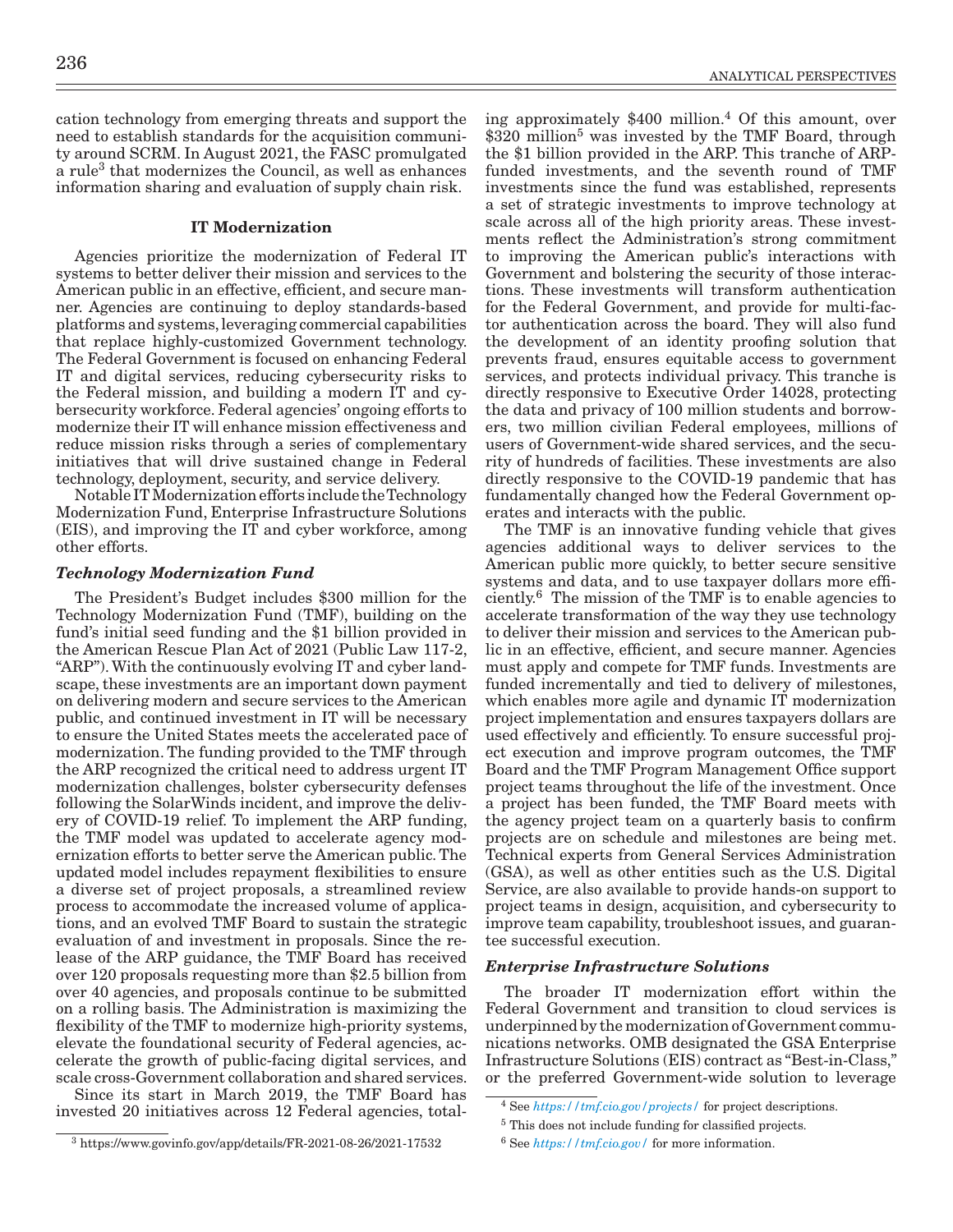# Table 16-2. ESTIMATED CIVILIAN FEDERAL CYBERSECURITY SPENDING BY AGENCY

(In millions of dollars)

| Organization | FY 2021 | FY 2022 | FY 2023  |
|--------------|---------|---------|----------|
|              | \$8,173 | \$9,387 | \$10,462 |
|              | \$223   | \$239   | \$248    |
|              | \$472   | \$422   | \$437    |
|              | \$165   | \$225   | \$231    |
|              | \$711   | \$793   | \$722    |
|              | \$598   | \$715   | \$818    |
|              | \$2,097 | \$2,409 | \$2,621  |
|              | \$81    | \$76    | \$99     |
|              | \$934   | \$1,241 | \$1.281  |
|              | \$109   | \$105   | \$100    |
|              | \$320   | \$447   | \$635    |
|              | \$124   | \$144   | \$165    |
|              | \$653   | \$829   | \$970    |
|              | \$334   | \$345   | \$391    |
|              | \$472   | \$450   | \$587    |
|              | \$28    | \$29    | \$54     |
|              | \$80    | \$78    | \$108    |
|              | \$155   | \$187   | \$243    |
|              | \$244   | \$256   | \$287    |
|              | \$27    | \$25    | \$21     |
|              | \$44    | \$44    | \$45     |
|              | \$17    | \$17    | \$17     |
|              | \$243   | \$266   | \$302    |
|              | \$44    | \$43    | \$77     |
|              |         |         |          |
|              | \$468.5 | \$454.7 | \$653.1  |
|              | \$0.6   | \$0.6   | \$0      |
|              | \$1.0   | \$1.0   |          |
|              | \$1.3   | \$1.3   | \$0      |
|              |         |         | \$0      |
|              | \$2.7   | \$2.6   | \$1.2    |
|              | \$0.5   | \$0.8   | \$0.6    |
|              | \$9.2   | \$9.6   | \$13.3   |
|              | \$3.1   | \$3.2   | \$3.9    |
|              | \$4.8   | \$4.8   | \$7.7    |
|              | \$0.6   | \$0.6   |          |
|              | \$4.0   | \$4.0   | \$0      |
|              | \$2.8   | \$2.6   | \$2.0    |
|              |         |         | \$1.0    |
|              |         |         | \$2.3    |
|              | \$5.4   | \$5.5   | \$6.1    |
|              | \$4.6   | \$3.9   | \$4.6    |
|              | \$3.6   | \$3.8   | \$4.0    |
|              | \$26.0  | \$27.0  | \$18.1   |
|              | \$109.8 | \$109.8 | \$83.7   |
|              | \$1.0   | \$1.0   | \$0      |
|              |         |         |          |
|              |         |         |          |
|              |         | \$0.9   | \$0.7    |
|              |         |         | \$1.6    |
|              |         |         | \$0      |
|              | \$85.5  | \$67.3  | \$30.3   |
|              | \$12.6  | \$12.8  | \$16.9   |
|              |         |         |          |
|              |         |         | \$0      |
|              |         |         |          |
|              | \$5.4   | \$6.3   | \$5.5    |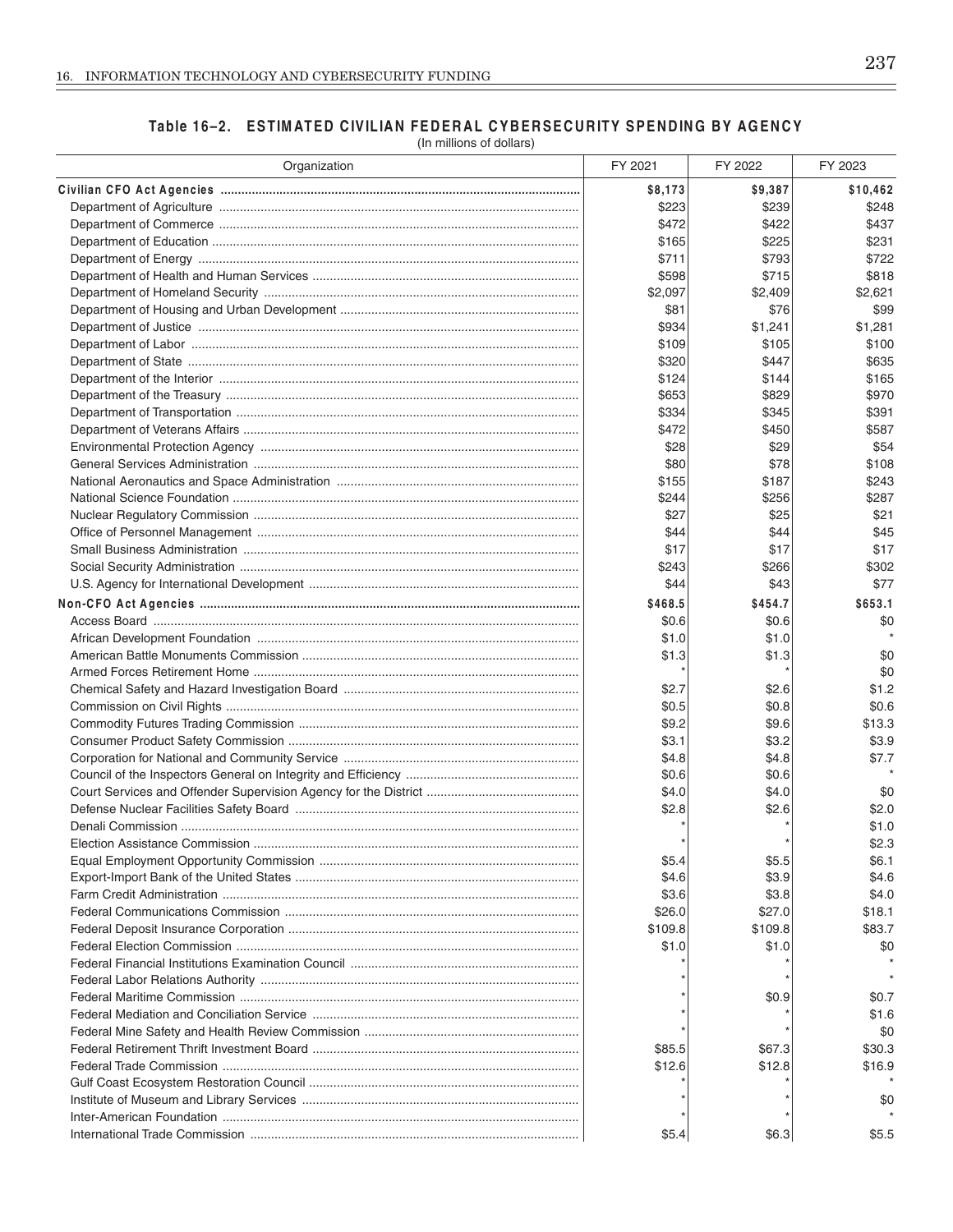| Organization | FY 2021 | FY 2022 | FY 2023 |
|--------------|---------|---------|---------|
|              |         |         |         |
|              | \$0.7   | \$0.6   | \$0.8   |
|              | \$1.5   | \$1.5   | \$1.6   |
|              |         |         |         |
|              | \$7.8   | \$7.8   | \$8.4   |
|              |         |         |         |
|              | \$7.3   | \$7.3   | \$0     |
|              | \$1.2   | \$1.2   | \$4.7   |
|              | \$1.2   | \$1.2   | \$1.4   |
|              | \$2.1   | \$2.1   | \$2.3   |
|              | \$2.3   | \$3.3   | \$6.2   |
|              |         |         | \$2.1   |
|              | \$1.7   | \$1.8   | \$5.7   |
|              |         |         | \$0     |
|              | \$1.0   | \$1.1   | \$1.1   |
|              |         |         |         |
|              |         |         | \$1.1   |
|              |         |         | \$0     |
|              |         |         | \$0     |
|              | \$9.4   | \$10.8  | \$8.0   |
|              |         |         | \$26.3  |
|              |         |         | \$1.1   |
|              |         |         | \$0     |
|              | \$1.4   | \$1.4   | \$0     |
|              |         |         | \$7.5   |
|              | \$44.3  | \$52.1  | \$52.1  |
|              | \$2.0   | \$5.0   | $\star$ |
|              | \$9.9   | \$12.8  | \$11.5  |
|              | \$1.5   | \$1.4   | \$1.4   |
|              | \$53.5  | \$37.8  | \$64.1  |
|              | \$1.3   | \$1.3   | \$1.3   |
|              | \$7.8   | \$8.0   | \$7.0   |
|              | \$20.3  | \$20.4  | \$4.0   |
|              | \$1.7   | \$2.2   | \$2.8   |

Total ......... \$500,000 or less

the Government's buying power for telecommunications and IT infrastructure requirements. As Federal agencies transition to the EIS contracts, they are taking the opportunity to develop a holistic approach towards achieving a zero-trust architecture via software defined networking that encompasses cloud infrastructure, enhanced mobility capabilities, and embedded cybersecurity and satellite communications. EIS is the only Federal network services contract to include requirements from OMB policy directives and NIST and Department of Homeland Security (DHS) cybersecurity requirements. Through aggregated Federal buying, if agencies modernize their services, EIS is projected to result in an average of 13 percent cost savings over the expiring Networx contract and an average of 30 percent less than large commercial contracts to the Federal Government once agencies finish their transition. Modern, secure, and cost-effective communications networks are enabling Federal agencies to continue to adopt

a modern IT infrastructure and improve public services. As of December 31, 2021, Federal agencies have awarded more than 180 EIS task orders and are in the process of transitioning their existing legacy circuits to new solutions offered by EIS. Agencies have identified an additional 28 task orders to be awarded by FY 2023. The EIS team estimates that when all transitions are completed, agencies will have transitioned more than 9 million legacy circuits off the expiring contracts.

\$9,841.6

\$10,890

# **Improving the IT and Cybersecurity Workforce**

\$8,641.7

Maintaining and securing Federal IT requires a large, highly capable IT and cybersecurity workforce. A current focus for policies guiding the strengthening of the Federal IT workforce is the direction given to Federal agencies to build a diverse workforce, representative of the population they serve, able to leverage data as a strategic asset to support economic growth, increase the effectiveness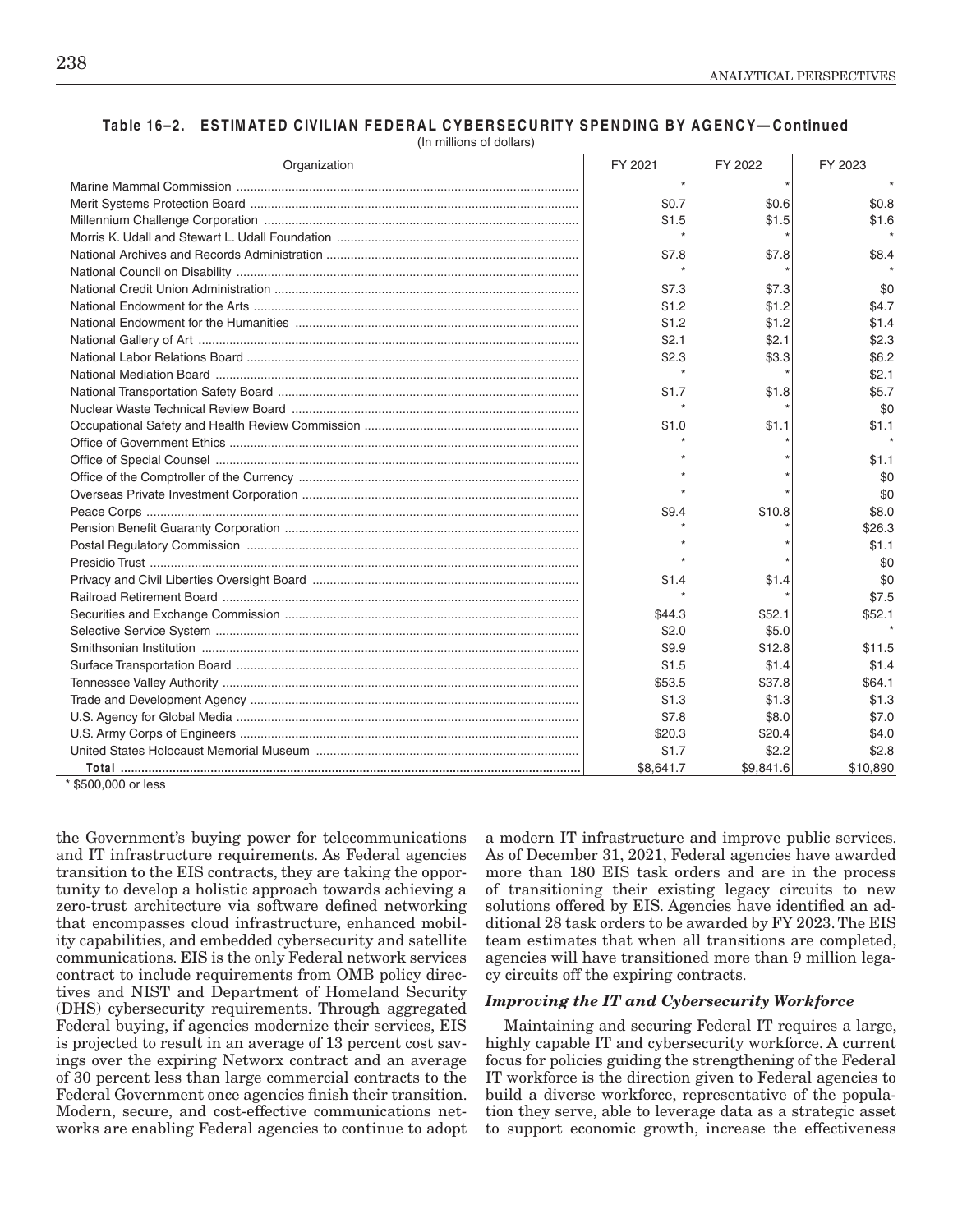of the Federal Government, facilitate oversight, and promote transparency.

To accomplish this goal, agencies need a workforce that is highly trained and equipped with modern-day technical skills in areas such as data science, cybersecurity, machine learning, and artificial intelligence. As technology is a rapidly-changing field, the Administration is committed to investing in the Federal workforce to ensure they are equipped to adapt and develop their skills. To date, the Government has taken steps to expand the IT workforce, and provide training and other professional development opportunities to build skillsets and capacity across the Federal enterprise. Filling cybersecurity positions is a priority in the Administration's efforts to strengthen and safeguard the digital infrastructure for the public and private sectors. The Government will continue to evaluate processes and practices related to recruiting, hiring, and retention, as well as applying the lessons learned from the COVID-19 pandemic.

The President's Budget continues to invest in the IT and cybersecurity workforce to make the Government an attractive employer for top-tier talent, improve our ability to oversee and administer Government-wide programs, and better deliver services to the American people. For example, a diverse, highly skilled IT workforce is essential for the Government's ability to innovate in artificial intelligence and machine learning. Agencies need staff who understand these technologies, both to generate the foundational data needed for them to operate, as well as to manage the automated services to ensure they are accurate, fair, and aligned to the needs of the Government and the American people. Agencies also need cross-functional professionals to work in areas such as financial management, acquisition, and privacy protections, to drive value across a range of Government domains. Ultimately, a strong cadre of cybersecurity and IT professionals will allow the Government to run more efficiently and effectively, ensure Government networks and data are protected and secure, and drive more user-centric services to the American people.

#### **Digital First Customer Experience**

Americans expect and deserve their interactions with the Federal Government to be simple, seamless, and secure. The Administration is dedicated to providing the public with better digital services, streamlining agency processes, integrating access and equity into products, and saving taxpayer dollars. Technology powers an outstanding customer experience and is essential to excellent service delivery. The Federal technology environment needs to supports delivering secure, best-in-class products that actually meet the needs of their customers, the American people.

Toward this endeavor, the President's Budget reflects the needs of the Federal Government to modernize websites and digitize forms and processes which improve customer experience, and supports ongoing, multi-year implementation efforts to improve service delivery under the 21st Century Integrated Digital Experience Act

Table 16-3. NIST FRAMEWORK FUNCTION CIVILIAN CFO ACT AGENCY FUNDING TOTALS (In millions of dollars)

| <b>NIST Framework Function</b> | FY 2022 FY 2023 |                     |
|--------------------------------|-----------------|---------------------|
|                                | \$2.891         | \$3.046.0           |
|                                |                 | $$3,617$ $$4,741.3$ |
|                                | \$1,106         | \$1,483.8           |
|                                | \$1.485         | \$1,208.4           |
|                                | \$289           | \$410.6             |
|                                | \$9.387         | \$10.890            |

This analysis excludes Department of Defense spending.

(P.L. 115-336). The President's Budget also supports technology resources for high impact service providers and other Government-wide customer experience improvements under Executive Order 14058, "Transforming Federal Customer Experience and Service Delivery to Rebuild Trust in Government," including increases to Government-wide common products, platforms, and services that enable interactions that are consistent across Government. This includes products and platforms such as login.gov, U.S. Web Design System, Digital Analytics Program, Touchpoints, and Federalist; increases to the use and availability of funding vehicles (e.g., the TMF) or incubator programs (e.g., 10x); and continued efforts to bring top digital service delivery talent to the Federal Government.

Moreover, while the Federal Government continues efforts to provide world class digital experiences for the American people, care needs to be taken to ensure that "digital first" does not become "digital only." The goal should be to ensure that services are designed for all people of all abilities with a particular focus on those that are underserved. The President's Budget supports accessibility efforts to build and sustain an accessible Federal technology environment for all as directed in Executive Order 13985, "Advancing Racial Equity and Support for Underserved Communities Through the Federal Government," and Executive Order 14035, "Diversity, Equity, Inclusion, and Accessibility in the Federal Workforce."

# **Shared Services**

Shared Services include the Government-wide identification and creation of centralized capabilities, shared governance, and performance expectations that are current for common functions across government. These will lead the way to transform the Federal Government by enabling the delivery of innovative, flexible, and competitive solutions and services that improve mission support service quality and decrease the total cost of services across the Federal enterprise.

Sharing Quality Services provides a framework for modernizing the Federal Government in key function areas that will improve the ability of agencies to deliver mission outcomes, provide improved services, and effectively steward taxpayer dollars. This framework includes a new governance structure where agencies and customers are responsible for driving the future of Federal